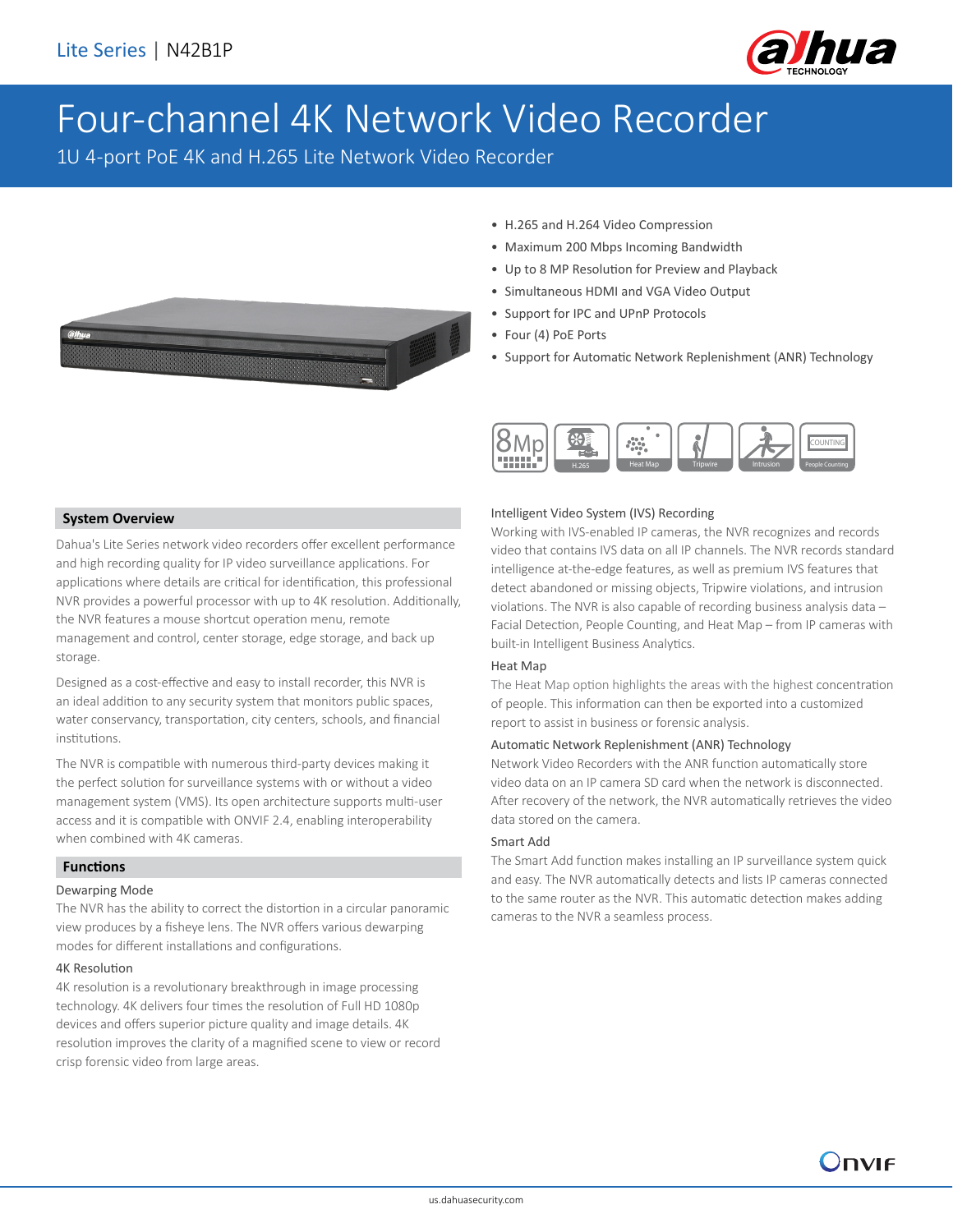# Lite Series | N42B1P

### **Technical Specification**

### System

| <b>JYSLEIII</b>                          |                                                                                                                                                                   |  |  |
|------------------------------------------|-------------------------------------------------------------------------------------------------------------------------------------------------------------------|--|--|
| Main Processor                           | Embedded Quad-core Processor                                                                                                                                      |  |  |
| <b>Operating System</b>                  | <b>Embedded Linux</b>                                                                                                                                             |  |  |
| Audio and Video                          |                                                                                                                                                                   |  |  |
| IP Camera Input                          | Four (4) Channels                                                                                                                                                 |  |  |
| Two-way Talk                             | Input: One (1) Channel, RCA<br>Output: One (1) Channel, RCA                                                                                                       |  |  |
| Display                                  |                                                                                                                                                                   |  |  |
| Interface                                | One (1) HDMI<br>One (1) VGA                                                                                                                                       |  |  |
| Native Output Resolution                 | 3840 x 2160, 1920 x 1080, 1280 x 1024,<br>1280 x 720, 1024 x 768                                                                                                  |  |  |
| <b>Maximum Decoding</b>                  | Two (2) Channels of 4K/6 MP at 30 fps<br>Three (3) Channels of 5 MP at 30 fps<br>Four (4) Channels of 4 MP/3 MP at 30 fps<br>Four (4) Channels of 1080p at 30 fps |  |  |
| Multi-screen Display                     | 1/4                                                                                                                                                               |  |  |
| On-screen Display                        | Camera Title, Time, Video Loss, Camera Lock,<br>Motion Detection, Recording                                                                                       |  |  |
| Recording                                |                                                                                                                                                                   |  |  |
| Compression                              | H.265, H.264, MJPEG                                                                                                                                               |  |  |
| <b>Supported IP Camera</b><br>Resolution | 8 MP, 6 MP, 5 MP, 4 MP, 3 MP, 1080p, 1.3 MP,<br>720p, D1, CIF,                                                                                                    |  |  |
| <b>Recording Resolution</b>              | Four (4) Channels of 4K at 30 fps                                                                                                                                 |  |  |
| Maximum Incoming Bandwidth               | 200 Mbps                                                                                                                                                          |  |  |
| <b>Bit Rate</b>                          | 16 Kbps to 20 Mbps per channel                                                                                                                                    |  |  |
| Record Mode                              | Manual, Schedule (Regular, Continuous), Motion<br>Detection (Video Detection, Motion Detection,<br>Tampering, Video Loss), Stop                                   |  |  |
| Record Interval                          | 1 to 120 minutes (default: 60 minutes)<br>Pre-record: 1 to 30 s<br>Post-record: 10 to 300 s                                                                       |  |  |
| Video Detection and Alarm                |                                                                                                                                                                   |  |  |
| <b>Trigger Events</b>                    | Recording, PTZ, Tour, Alarm Out, Video Push, Email,<br>FTP, Snapshot, Buzzer and Screen Tips                                                                      |  |  |
| Video Detection                          | Motion Detection, MD Zones: 396 (22 x 18),<br>Video Loss and Tampering                                                                                            |  |  |

# Alarm Input Four (4) Channels, Low Level Effective, Green Terminal Interface Relay Output Two (2) Channels, NO/NC Programmable, Green Terminal Interface Playback and Backup Sync Playback 1/4

| Search Mode              | Time/Date, Alarm, MD and Exact Search (accurate<br>to one second), Smart Search                                                                                                |
|--------------------------|--------------------------------------------------------------------------------------------------------------------------------------------------------------------------------|
| <b>Playback Function</b> | Play, Pause, Stop, Rewind, Fast Play, Slow Play,<br>Next File, Previous File, Next Camera.<br>Previous Camera, Full Screen, Repeat, Shuffle,<br>Backup Selection, Digital Zoom |
| Backup Mode              | USB Device, Network                                                                                                                                                            |

# Third-party Support Third-party Support Dahua, Arecont Vision, AXIS, Bosch, Brickcom, Canon, CP Plus, Dynacolor, Honeywell, Panasonic, Pelco, Samsung, Sanyo, Sony, Videotec, Vivotek, and others Network Ethernet One (1) RJ-45 Port (10/100/1000 Mbps) PoE Four (4) Ports (IEEE802.3af/at) Network Function HTTP, HTTPs, TCP/IP, IPv4/IPv6, UPnP, RTSP, UDP, SMTP, NTP, DHCP, DNS, IP Filter, PPPoE, DDNS, FTP, Alarm Server, IP Search (Support for Dahua IP cameras, DVRs, NVS) Maximum User Access 128 Users Mobile Operating System IOS, Android Interoperability ONVIF 2.4, CGI Conformant Storage Internal HDD Two (2) SATA III Ports, Up to 8 TB capacity for each HDD HDD Mode Single Auxiliary Interface USB One (1) USB 3.0 Port One (1) USB 2.0 Port Electrical Power Supply 48 VDC, 2 A NVR Power Consumption < 9 W, without HDD Total PoE Budget 25.5 W single port, 50 W total Environmental Operating Conditions  $-10^{\circ}$  C to +55° C (+14° F to +131° F) Storage Conditions -20° C to +70° C (-4° F to +158° F), 0 to 90% RH Construction Dimensions NVR 1U, 375.0 mm x 281.50 mm x 56.0 mm (14.80 in. x 11.10 in. x 2.20 in.) NVR with PFH101 Rack Mount Tray 482.60 mm x 281.50 mm x 56.0 mm (19.0 in. x 11.10 in. x 2.20 in) Net Weight 1.6 kg (3.53 lb), without HDD Gross Weight 3.2 kg (7.05 lb), without HDD Certifications CE EN55032, EN55024, EN60950-1 Safety UL 60950-1

CAN/CSA C22.2 No.60960-1

FCC CFR 47 Part 15 Subpart B ANSI C63.4-2014

(EMC)

Electromagnetic Compatibility